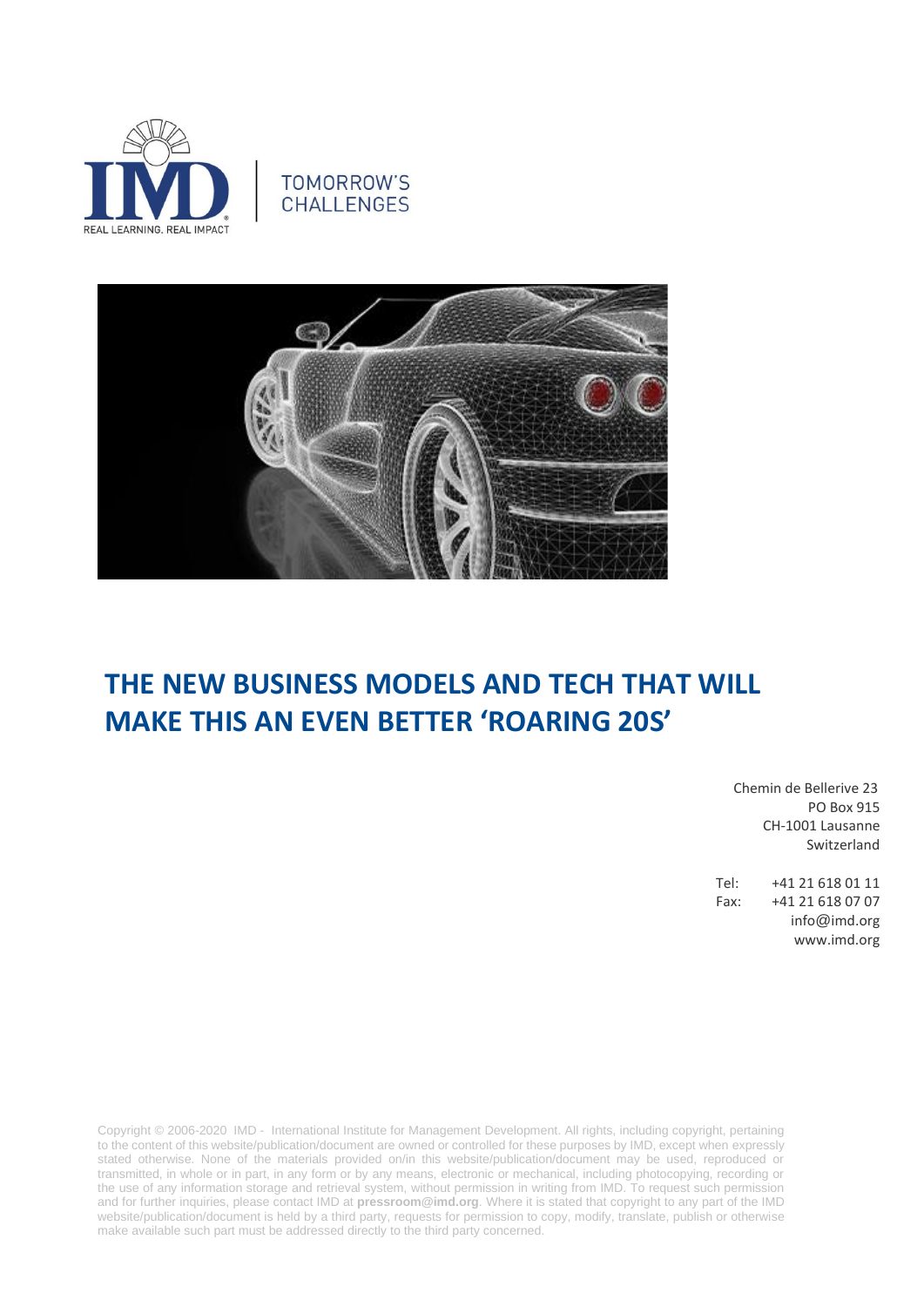*In the 1920s, mass production and consumption dominated; in the 2020s, new technologies and business models available will help us address the pollution, climate and health challenges created by the industrial era, says Knut Haanaes.*

Here are 5 major shifts we are going to see in our social fabric:

## **1) Co-producing the economy, as opposed to feeding into it**

The manufacturing era created standardized products like cars. Today the major value creators are networks like Alibaba and Google, and platforms like Haier and Amazon.

We find ourselves in an 'information age'; it is a new reality in which we are scaling networks and digital platforms and customising experiences and services.

We are also using artificial intelligence as our ally in solving critical societal challenges. We are no longer just consumers; we are co-producers in a new economy. This change opens the door to myriad new experiences and opportunities.

## **2) Global goes local: from the arts to education**

With this pandemic, we are learning a new skill: how to be global from our living rooms.

This hard-earned learning is even going to help us build intimacy in the future; we will find new ways of connecting to the arts, to music and of creating new connections in more hybrid ways.

Envisage visiting the global theatre scene or being a student in a classroom that takes virtual trips around the world and tunes into exciting events worldwide. It will be the most normal of lesson plans to, for instance, go on a visit to a green palm oil plantation in Indonesia.

#### **3) A sense of purpose akin to winning a war**

Coming out of the pandemic, we have a newfound sense of purpose: we are firmer about tackling climate change and are addressing 'towards zero' carbon emissions in more specific ways.

More and more countries, industries and companies are committing to a path to zero. Take Microsoft's much-publicized mission statement: "By 2030 Microsoft will be carbon negative, and by 2050 Microsoft will remove from the environment all the carbon the company has emitted either directly or by electrical consumption since it was founded in 1975."

Meanwhile, we have become highly focused on the ongoing health challenge we have in COVID-19. The 1920s saw the emergence of penicillin and insulin; it's likely that the 2020s